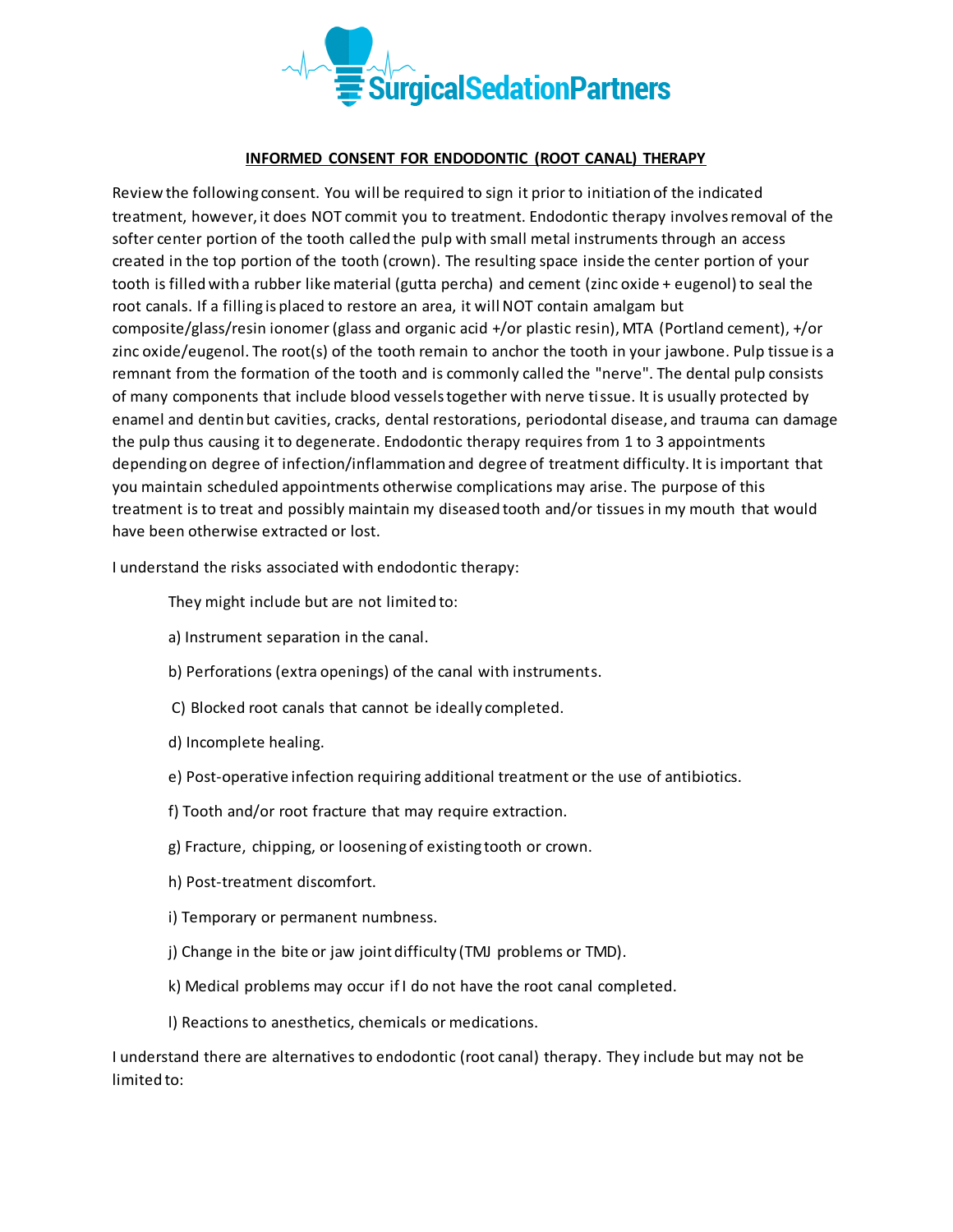

1) No treatment at all. My present oral condition will probably worsen with time, and the risks to my health may include, but are not limited to: pain, swelling, infection, cyst formation, loss of supporting bone around my teeth, and premature loss of tooth/teeth. Definitive diagnosis can be difficult and waiting until more signs/symptoms develop may be recommended.

2) Extraction with nothing to fill the space. This may result in: shifting of teeth, change in bite, periodontal disease.

3) Extraction followed by a bridge, partial denture, or implant to fill the space.

4) In the case of Retreatment (of previous unsuccessful endodontic therapy), endodontic surgery may also be an option.

I understand that there are certain potential risks and complications in any treatment they include but are not limited to:

1) Postoperative discomfort or sensitivity lasting a few hours to several days, which may last longer and radiate to other areas, with intensity from slight to extreme. Most commonly the tooth is temporarily sensitive to biting following each appointment along with mild to moderate localized discomfort in the area. Sometimes healing is delayed.

2) Postoperative swelling, infection in the vicinity of the treated tooth, facial swelling, and/or discoloration of tissues which may persist for several days or longer. Occasionally a small incision to drain the swelling is required.

3) Restrictive mouth opening (trismus), jaw muscle spasm, jaw muscle cramps, temporomandibular joint difficulty, or change in bite, which occurs infrequently and usually lasts for several days but may last longer.

4) Failure rate of 5-10% under optimal conditions. If failure occurs, additional treatment will be required such as: retreatment, endodontic surgery or extraction of the affected tooth. Retreatment (of previous unsuccessful endodontic therapy) failure rates are higher, but vary due to suspected reason for failure.

5) With some teeth, conventional endodontic (root canal) therapy alone may not be sufficient and additional treatment may be required. Examples are:

a) Significant overfills or underfills of the filling materials.

b) If the canal(s) are severely bent, calcified/blocked, split or other condition which prevents complete treatment

c) If an endodontic instrument separates (breaks) in the tooth during treatment.

d) Periodontal (gum) disease or problem in which periodontal treatment may be needed.

e) Pre-existing fractures/cracks, Substantial infection in the bone, or Perforation of the root, tooth or sinus.